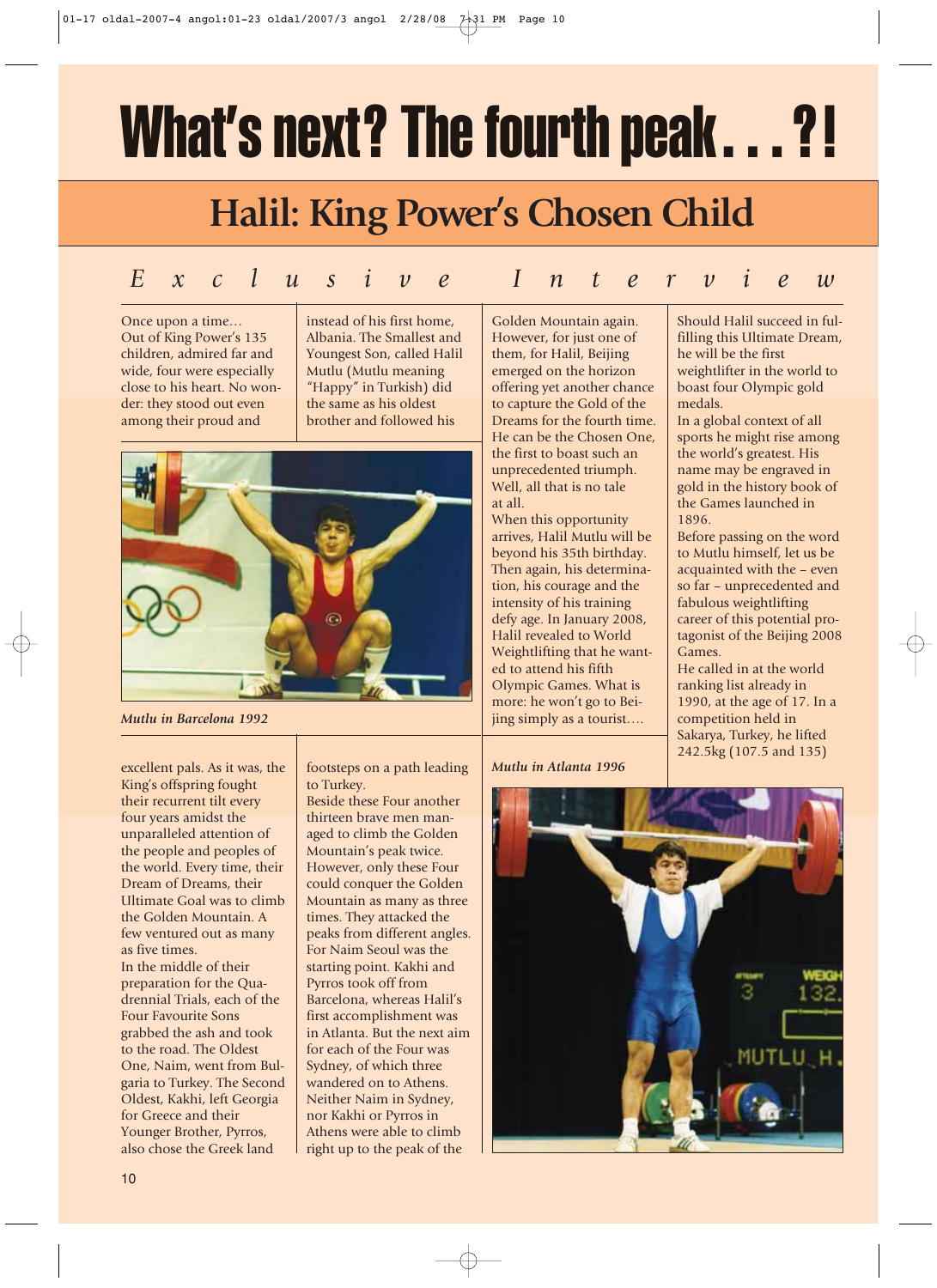

*Mutlu in Sydney 2000*

and thus occupied the 9th position in the world. He first made the team for the Junior World Championships in 1991 and took bronze in snatch. This bronze medal deserves special highlighting because that was the first – and at the same time – the last bronze medal in Mutlu's career. In the next fourteen years, be it Olympic Games or world championships, he got medals only of the shinier kind of metal. Altogether 23 in gold and 6 in silver.

In the season of 1992 he was already the junior world champion and finished in fifth place at the Olympic Games of Barcelona. He waived goodbye to the juniors in 1993 – with three gold medals around his neck. In the same year he captured three silver medals in what was his first world championships among the seniors. Thereafter, however, in each and every world-scale competition he took part (whether Olympic Games

or world championships) the Turkish prodigy seized at least one gold medal. And five times in world championships (1994, 1998, 1999, 2001, 2003) he did not accept less than three gold medals. He was the winner in Atlanta, in Sydney and in Athens – at the Games. Since the last Olympics, however, he has not entered the world championships. Let him explain the reasons later in this article.

Victories alone, however, failed to satisfy Halil's appetite. He started to mass-produce world records with the first one dating on 18 November 1994. All in all, 9 world records in snatch (from 127.5 to 138.5kg), 6 in clean and jerk (from 158 to 168kg) and 5 in total (282.5 to 305kg) have been registered against his name. His 138.5kg snatch, 168kg jerk and 305kg total are still today unsurpassed world records. Mutlu is the only man in the world in the lightest category who could not only reach the 300kg dream limit but even

exceeded it by 5 kilos. In the category's all-time ranking Mutlu's domination is stupefying. Wu Meijin from China came closest to his output, when lifting 292.5kg in 2002. Of the probable entries in Beijing Li Zheng has 287.5kg, Wang Shin-Yuan and Hoang Anh Tuan have 285kg, Eko Irawan has 282kg in their scorecards. Halil will be nearly two times the age of 2007 world ranking leader

After a truly condensed description of Halil Mutlu's career, let us listen to the Hero himself. Just a note before: let us express our thanks to the Turkish Weightlifting Federation for their help in making this Exclusive Interview. Special gratitude should be accorded for the exclusive photos made for World Weightlifting.

*Is it sure that you will participate in the Beijing Olympic Games?*

*Mutlu in Athens 2004*

"Of the triple Olympic champions I am the only one who is still in competition. I can have a chance to get a fourth gold medal. If I were to miss this opportunity, it would be a betrayal to the sport of weightlifting."

*You made some successful entries in the 62kg as well. Now, which category will you choose the 56kg or the 62kg?*

"The 56kg. I have been living a disciplined life and pursued a strict regime ever since, and I never took a break. I have been working out, so my bodyweight did not get out of control. There is no reason for me to move up to the 62kg." *What kind of trials are you planning to have before the Olympic Games?* "In April I will participate in the European Championships in Italy. *What happened since Athens?*

"As I have said, I did not stop training – despite all the problems I have encountered during this period. I knew that one day I was going to have